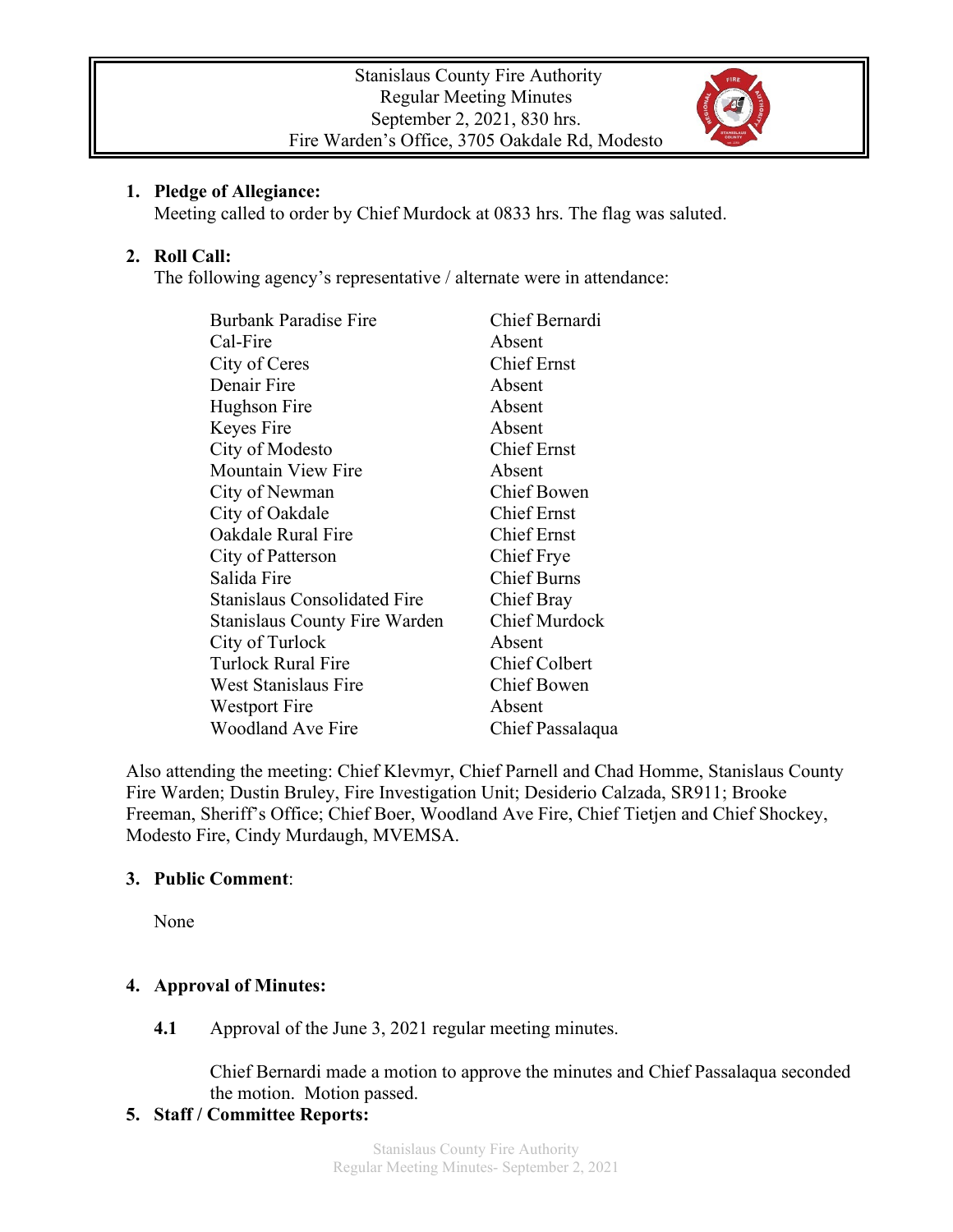### **5.1 Fire Investigation Report**

Dustin Bruley reported there were 230 investigations during the reporting period that included 19 arson arrests and 5 fatalities. A summary report was included in the agenda packet.

#### **5.2 Fire Prevention Report**

Chief Klevmyr reported for Chief Crook.

Chief Crook is retiring and will be recruiting to fill the position. Hired a new inspector who will be responsible for education. This will free up staff to work on inspections. We will be hiring 1 more inspector, interviewing in Sept.

A summary report was included in the agenda packet.

### **5.3 Fire Communications Report**

Chad Homme reported we have confirmed our docking stations for repair have been received by Gamber Johnson and are being repaired. Modesto has received their's back and we anticipate our's coming back any day. We continue to meet with NetMotion to migrate from ITC to the NetMotion cloud. Next meeting is this afternoon 9/2/21. We have received the radio tower consultant proposal, which we will be reviewing on Tuesday. Mobile installations are complete and we are working thru one issue for Westport Fire. FireRMS replacement project will be continuing now that Phoenix has gone live…we are meeting about the CAD to RMS interface. The 2021 state programming loads are complete and ready to be installed.

A detailed summary report was included in the agenda packet.

# **5.4 Fire Chaplain Report**

Chaplain Rod Flora reported from around the middle of May to date, our team has responded out to 25 1144's. A summary of those are:

- o 13 auto related deaths
- o 1 SIDS
- o 3 passed in a house fire
- o 8 Cardiac events
	- Many of these involved interaction with community and family.
- o 14 station visits
- o 4 major structure fires
- o Our team interacted with 62 area firefighters and 4 AMR personnel What I mean by interaction is we specifically had conversation in regards to an event
- o 3 Debriefings with local area fire departments.
- o Tara had 3 visits with the gals in dispatch

As I conclude our summary, I wanted to give you a brief summary of an event that I went to in August. We were called to the home of an African American family who had found their 40 year old son dead in his bedroom. I arrived on scene and was